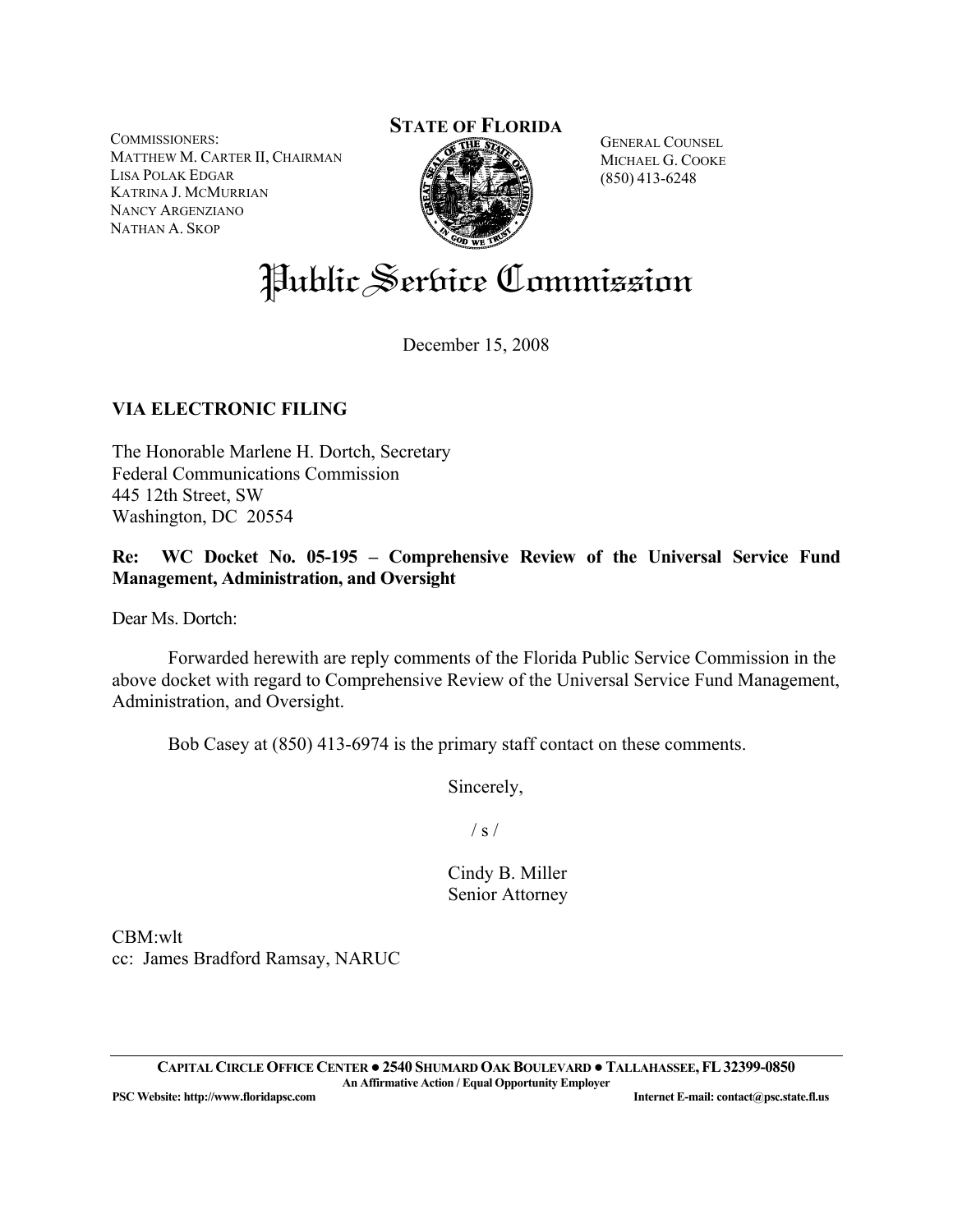### **Before the Federal Communications Commission Washington, D.C. 20554**

| In the Matter of:                  |  |
|------------------------------------|--|
|                                    |  |
| Comprehensive Review of the        |  |
| Universal Service Fund Management, |  |
| Administration, and Oversight      |  |

WC Docket No. 05-195

#### **REPLY COMMENTS OF THE FLORIDA PUBLIC SERVICE COMMISSION REGARDING THE COMPREHENSIVE REVIEW OF THE UNIVERSAL SERVICE FUND MANAGEMENT, ADMINISTRATION, AND OVERSIGHT**

 The Florida Public Service Commission (FPSC) submits these reply comments in response to the Notice of Inquiry (NOI) released on September 12, 2008. In this NOI (FCC 08- 189), the Federal Communications Commission (FCC) seeks comment on ways to strengthen the management, administration, and oversight of the Universal Service Fund ("USF" or "Fund"). The FPSC applauds the efforts of the FCC and the Universal Service Administrative Company (USAC) to safeguard the universal service program from waste, fraud, and abuse. As we discussed in our June 21, 2007, comments to the Joint Board<sup>1</sup>, the escalation of the fund's size threatens the affordability that the program is intended to safeguard. Florida has consistently been the number one net contributor to the universal service fund. For the year 2006, Florida contributed over \$317 million more to the USF than it received back in reimbursements. In order to strengthen management, administration, and oversight of the USF, we encourage the FCC to:

1. Include low-income beneficiary audits in each round of future audits of the universal service program;

<sup>&</sup>lt;sup>1</sup> In the Matter of High-Cost Universal Service support, Federal-State Joint Board on Universal Service, WC docket No. 05-337, CC docket No. 96-45.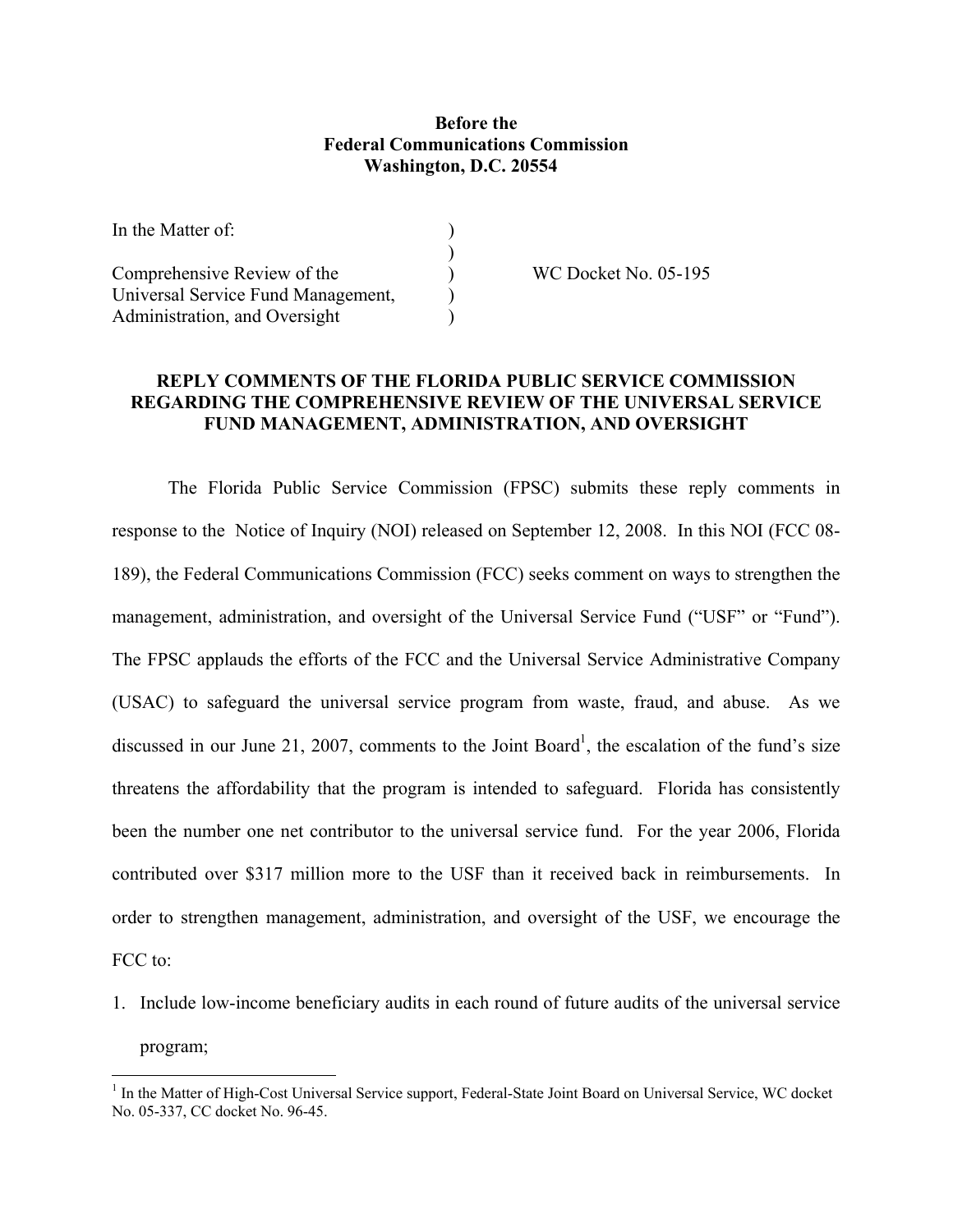- 2. Inform state commissions of eligible telecommunications carrier (ETC) oversight audits so state and federal efforts are not duplicated;
- 3. Require ETCs to provide additional supporting information with their Form 497s;
- 4. Specify that Line 9 of Form 497 must be used by carriers to adjust their support claim if they lose or gain subscribers during the month;
- 5. Clarify that leased network elements which have replaced UNEs, fulfill the definition of facilities as defined in 47 C.F.R. 54.201;
- 6. Identify what percentage of lines provided to customers through an ETC's "own facilities" and what percentage of lines provided to customers through resale constitute "a combination of its own facilities and resale of another carrier's services" to comply with the intent of 47 C.F.R. 54.201;
- 7. Acknowledge that states can enforce state and federal Lifeline requirements for wireless ETCs once a state has asserted jurisdiction for designating such carriers;
- 8. Acknowledge that wireless ETCs must file for annual certification with the state once a state assumes jurisdiction regarding ETC designation of wireless carriers;
- 9. Define "limited ETC" including the federal requirements and obligations "limited ETCs" have regarding universal service and carrier of last resort;
- 10. Confirm that state commissions may request USAC to suspend support disbursements for failure of an ETC to comply with state and/or federal requirements of universal service; and
- 11. Determine that a Lifeline customer's personal identifying information is confidential before considering a national database to enforce federal rules that limit the Lifeline credit to one per household. If a national database of Lifeline participants is created, it should be maintained by the USF administrator under strict confidentiality provisions.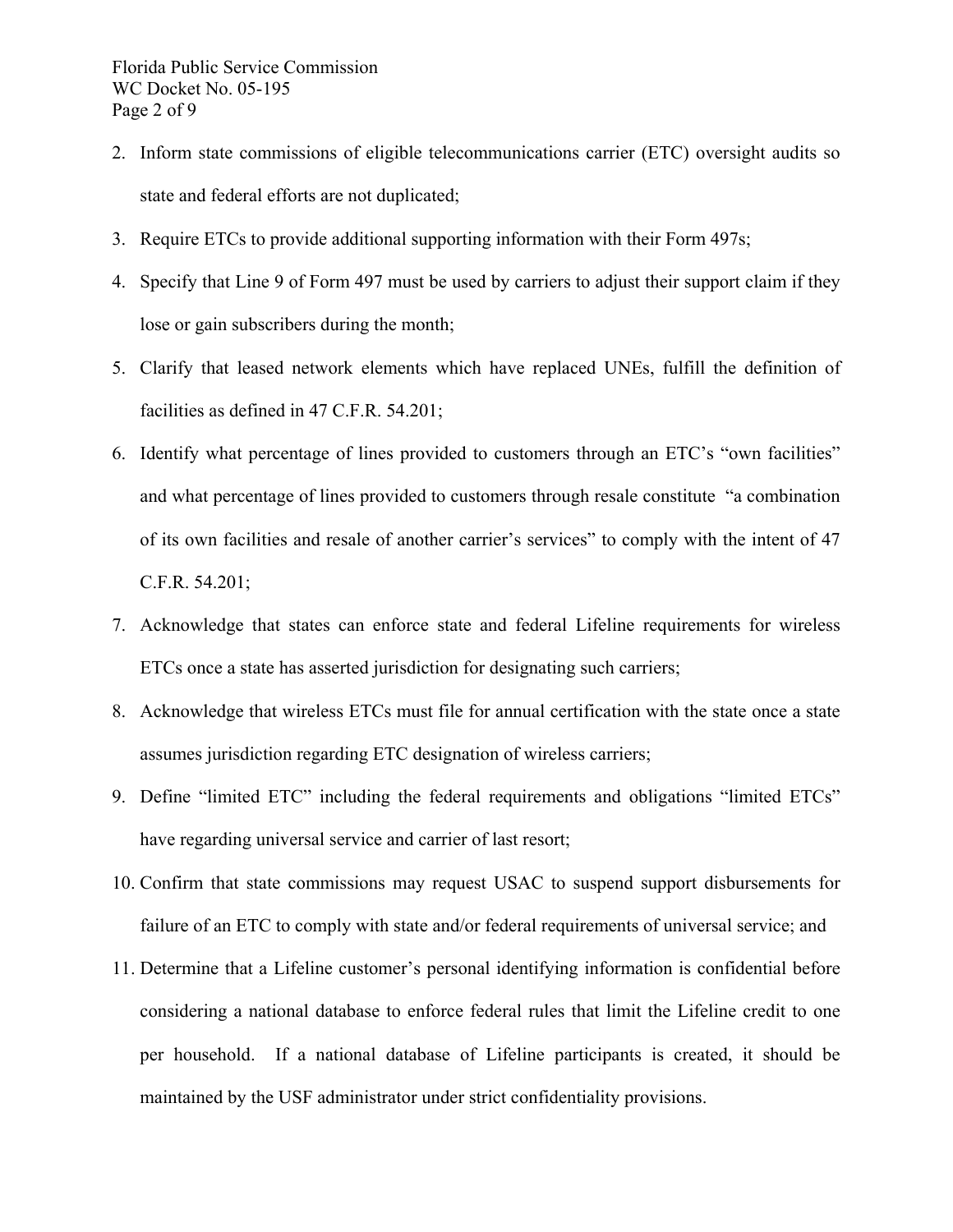Florida Public Service Commission WC Docket No. 05-195 Page 3 of 9

#### **Independent Audit Requirement for Program Beneficiaries**

In its semiannual report, $2$  the FCC Inspector General found as a result of its audits that the universal service low-income program is at risk with a 9.5 percent error rate and estimated erroneous payments of \$75.5 million.<sup>3</sup> As stated in the USAC comments<sup>4</sup> in response to the NOI, 460 universal service first-round audits were conducted in 2006-2007, and only 61 involved the low-income program. The second round of 650 universal service audits in 2007 and 2008 included no audits of the low-income program beneficiaries. We encourage the FCC to include ETC low-income beneficiary audits in each round of future audits of the universal service program. In addition, we also encourage the FCC and USAC to inform state commissions of ETC oversight audits so state and federal efforts are not duplicated.

 Some of the erroneous improper payments made from the low-income program appear to be caused by wireline competitive eligible telecommunications carriers  $(CETCs)^5$  "doubledipping" from the universal service fund. As noted in the USAC's comments on page six, wireline CETCs can improperly benefit twice for providing a single Lifeline connection: once by purchasing a resold line from the CETC's underlying wholesale ETC for a price that includes a Lifeline discount and a second time by claiming support for that line from the USF. When this happens, the underlying wholesale ETC then also claims Lifeline support to be reimbursed for the discount it passed on to the wireline CETC reseller.

 $\overline{a}$ 

<sup>&</sup>lt;sup>2</sup> Semiannual Report of FCC Inspector General, October 1, 2007, to March 31, 2008.

<sup>&</sup>lt;sup>3</sup> Under the Improper Payments Information Act, a program is at risk if the erroneous payment rate exceeds 2.5 percent and the total amount of erroneous payment is greater than \$10 million.

<sup>4</sup> In the Matter of Comprehensive Review of the Universal Service Fund Management, Administration, and Oversight, Comments of the Universal Service Administrative Company, WC Docket No. 05-195, November 13, 2008, page 6.

 $5$  Because wireless wholesale providers are not subject to section 251(c)(4) resale obligations, the resold services do not reflect a reduction in price due to Lifeline support, and double recovery is not possible for wireless CETCs.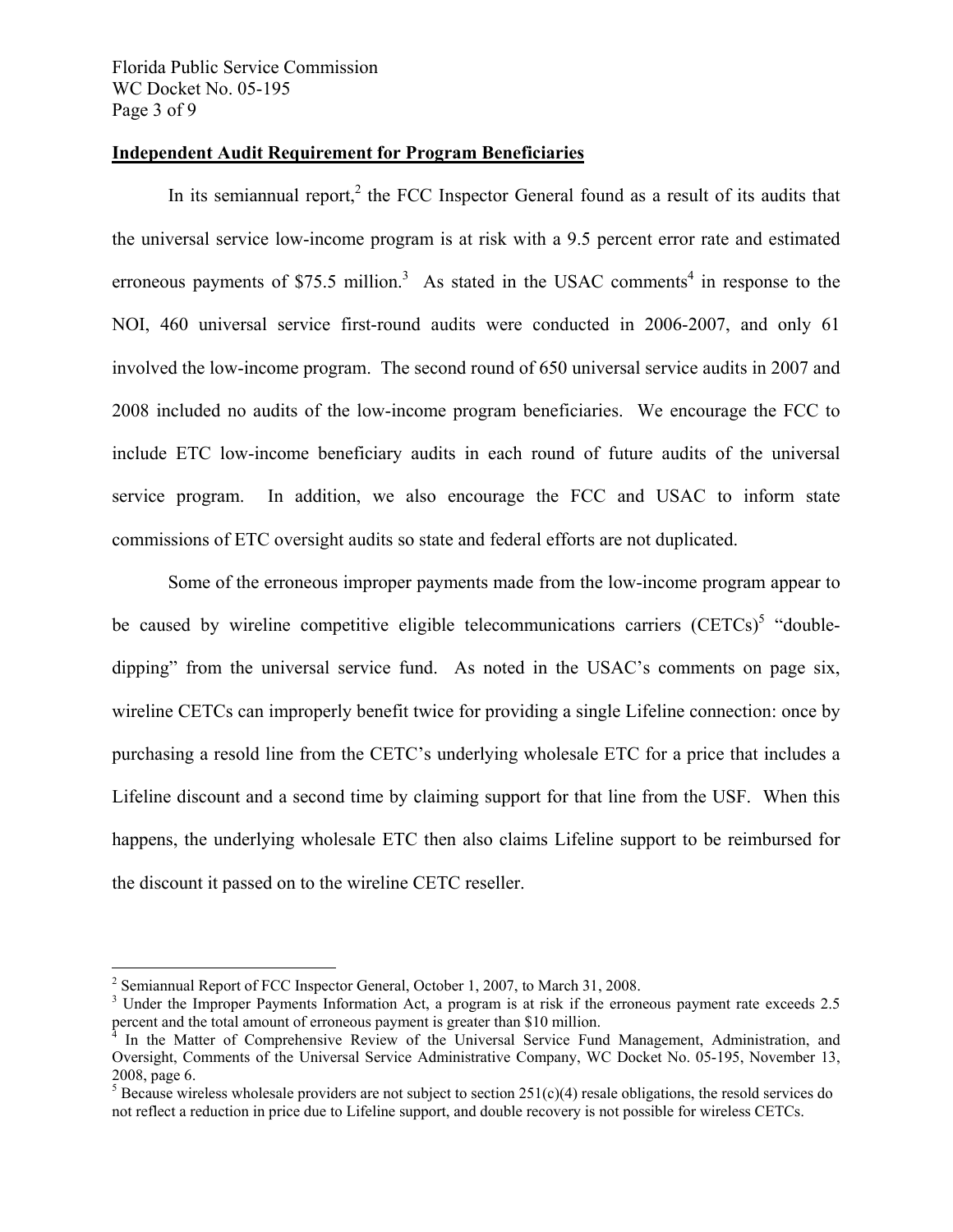Florida Public Service Commission WC Docket No. 05-195 Page 4 of 9

1

 In order for an ETC to receive reimbursement for providing Lifeline and Link-Up discounts to eligible consumers, it must submit a Form 497 to USAC. According to the USAC website, the ETC "must provide information to USAC demonstrating that the ETC is complying with the rules set out in 47 C.F.R. §54.400." The FCC should require that additional supporting information be submitted with the Form 497s. Presently, nothing is keeping an unscrupulous actor from inputting bogus line numbers on Form 497 other than a slim chance it may get audited.

 The FPSC agrees with USAC comments on page 106 which state that the current version of FCC Form 497 does not allow USAC to collect sufficient information to perform validations to prevent mistakes and abuse of the low-income fund. Wireline CETCs should be required to provide USAC with the number of resale Lifeline and Link-up lines purchased and number of UNE lines leased for Lifeline and Link-Up from its underlying carrier. In turn, the wireline CETC's underlying carrier should provide USAC with the number of resale Lifeline and Link-Up lines purchased by each wireline CETC.

 In addition, the FCC should clarify that Line 9 of Form 497 must be used by carriers to adjust their support claim if they lose or gain subscribers during the month. Line 9 of Form 497 states, "Check box to the right if partials or pro rata amounts are used." The FPSC agrees with USAC that the word "if" does not provide an ETC with an option of whether or not to claim pro rated amounts for customers lost or gained during the month. Rather, "if" means that if an ETC does not have any gain or loss of Lifeline customers during a month, it does not provide an amount on Line  $9<sup>6</sup>$  Having ETCs provide partial discounts on customer monthly bills for

<sup>&</sup>lt;sup>6</sup> USAC Management Response, Improper Payment Improvement Act Audit of Low Income Program of Southwestern Bell-Texas (LI-2006-209), July 5, 2007.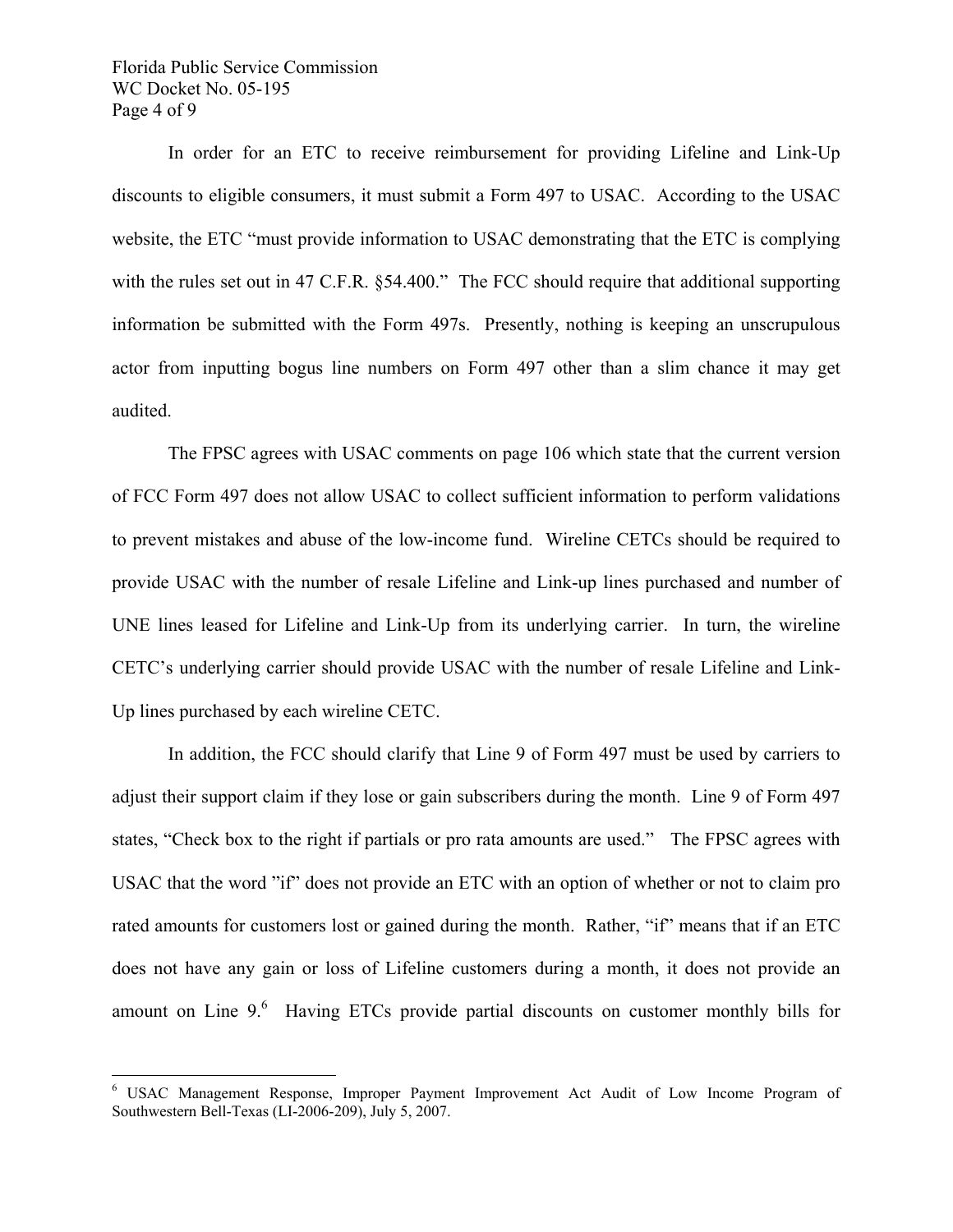Florida Public Service Commission WC Docket No. 05-195 Page 5 of 9

customers gained or lost during the month, and subsequently claiming a full month's support from USAC is unacceptable and contrary to 47 C.F.R. §54.407(a), which states that ETCs can receive support based on the number of qualifying low-income consumers **it serves.** (emphasis added)

### **Definition of Eligible Telecommunications Carriers**

 In accordance with 47 C.F.R. 54.201, ETCs are required to offer the services that are supported by federal universal service support mechanisms either using their own facilities or a combination of their own facilities and resale of another carrier's services. The FCC rules state that the term "facilities" means any physical components of the telecommunications network that are used in the transmission or routing of the services that are designated for support, and explains that the term ''own facilities'' includes, but is not limited to, facilities obtained as unbundled network elements (UNEs).<sup>7</sup>

 The FCC should clarify that leased network elements, which have replaced UNEs, fulfill the requirement of "own facilities" as defined in C.F.R. 54.201. Although many carriers, as of March 11 , 2006, no longer are using UNEs to meet the facilities requirement under Section 54.201(d), they often are using the same physical components of the network for the transmission and routing of services. The FPSC believes that the leasing of the physical components of the ILEC's network for the transmission or routing of services, whether as UNEs or through commercial agreements, meet the statutory definition of "own facilities" for universal service purposes.

 The FCC should also clarify what constitutes "a combination of its own facilities and resale of another carrier's services." The FCC should clarify whether the intent of the law is

<sup>&</sup>lt;sup>7</sup> C.F.R. §54.201(e)and (f).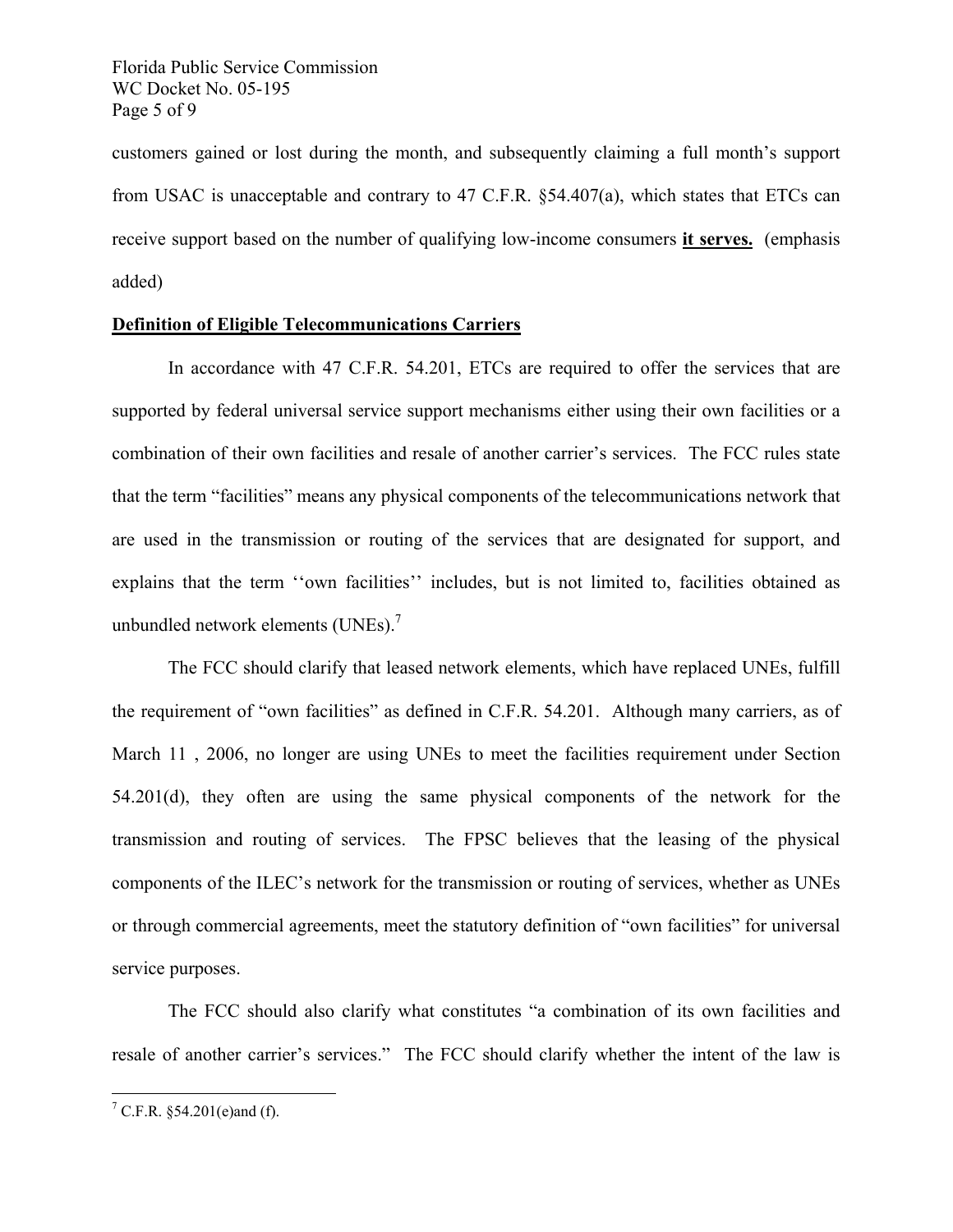Florida Public Service Commission WC Docket No. 05-195 Page 6 of 9

fulfilled when wireline CETCs lease one network element in an effort to comply with the law and have thousands of resold Lifeline lines. The potential for double recovery is then created for wireline CETCs to claim reimbursement of Lifeline and Link-Up from USAC for all their lines whether they be Lifeline and Link-Up resold lines or leased network element lines. The FPSC believes that a wireline CETC should have a minimum of 20 percent of its lines served through leased network elements to comply with the requirements of C.F.R. 54.201. We believe that this represents a reasonable level of network investment to comply with this requirement.

### **Wireless ETCs designated by the FCC**

 On page 122 of the USAC's comments, it states that "[t]he Commission should also consider clarifying how companies that are operating in states that mandate support but are not subject to state regulation should comply with the verification requirements. Many states do not have jurisdiction over wireless carriers, and, in many instances, carriers serving tribal lands are not subject to state regulation. The Commission's rules do not address how companies in these situations should comply with the verification requirement." Although the FPSC has now determined that it has jurisdiction to designate wireless providers as ETCs, the FCC previously designated three wireless carriers as ETCs in Florida. In each of the FCC orders, a footnote was included that stated "[w]e note that ETCs must comply with state requirements in states that have Lifeline programs."<sup>8</sup> The FCC should expand on that statement and acknowledge that states have jurisdiction if a wireless ETC is not complying with state or federal Lifeline requirements. The FCC should also clarify that wireless ETCs must file annual certification with the state once a state assumes jurisdiction regarding ETC designation of wireless carriers.

<sup>&</sup>lt;sup>8</sup> In the Matter of Federal-State Joint Board on Universal Service, NPCR, Inc. d/b/a/ Nextel Partners, DA 04-2667, Footnote 30, released August 25, 2004; In the Matter of Federal-State Joint Board on Universal Service, ALLTEL Communications, Inc., DA 04-3046, Footnote 29, released September 24, 2004; In the Matter of Federal-State Joint Board on Universal Service, Sprint Corporation, DA 04-3617, Footnote 27, released November 18, 2004.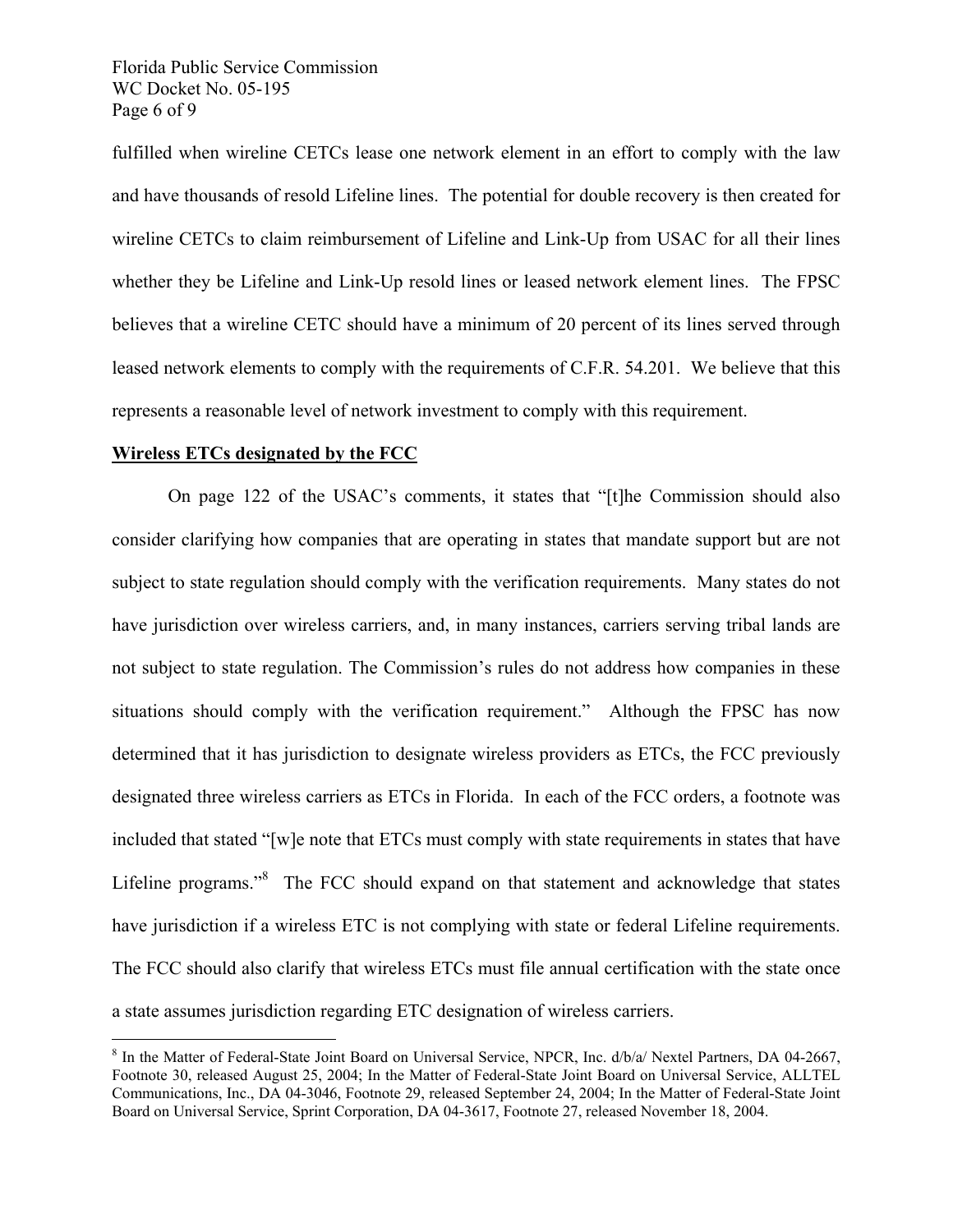Florida Public Service Commission WC Docket No. 05-195 Page 7 of 9

#### **Limited ETC**

 $\overline{a}$ 

 On page 107 of the USAC's comments, it discusses the possibility of increased "doubledipping" of USF funds as more competitors are designated as ETCs solely to provide lowincome support. The FCC should define the term "Limited ETC." Paragraph 1 of FCC  $08-100^9$ states, "As discussed below, we now conclude that TracFone has satisfied the remaining eligibility requirements of section  $214(e)(1)$  and the Commission's rules to be designated as an ETC eligible only for Lifeline support (limited ETC)." The FCC should define "limited ETC" including the federal requirements and obligations "limited ETCs" have regarding universal service and carrier of last resort.

## **Ability of State Commissions to Suspend Support Disbursements**

 The USAC comments also note that the FPSC rescinded the ETC status of a CETC after making a finding that the ETC was obtaining double compensation by receiving resale Link-Up and Lifeline credits from its underlying carrier, while at the same time receiving Link-Up, Lifeline, and Toll Limitation Service monies from the USF for the same customers. The FPSC found that it was no longer in the public interest to allow the ETC to retain ETC designation or competitive local exchange carrier status in Florida. The FPSC believes that the FCC should confirm that state commissions may request USAC to suspend support disbursements for failure of the ETC to comply with state and/or federal requirements of universal service. Paragraph 72 of FCC 05-4610 states that *"If a review of the data submitted by an ETC indicates that the ETC is no longer in compliance with the Commission's criteria for ETC designation, the Commission* 

<sup>&</sup>lt;sup>9</sup> In the Matter of Federal-State Joint Board on Universal Service, CC Docket No. 96-45, TracFone Wireless, Inc.'s Petitions for Designation as an Eligible Telecommunications Carrier in New York, Virginia, Connecticut, Massachusetts, Alabama, North Carolina, Tennessee, Delaware, New Hampshire, Pennsylvania, and the District of Columbia, FCC 08-100, Released April 11, 2008.<br><sup>10</sup> In the Matter of Federal-State Joint Board on Universal Service, CC Docket No. 96-45, Report and Order, FCC

<sup>05-46,</sup> Released March 17, 2005.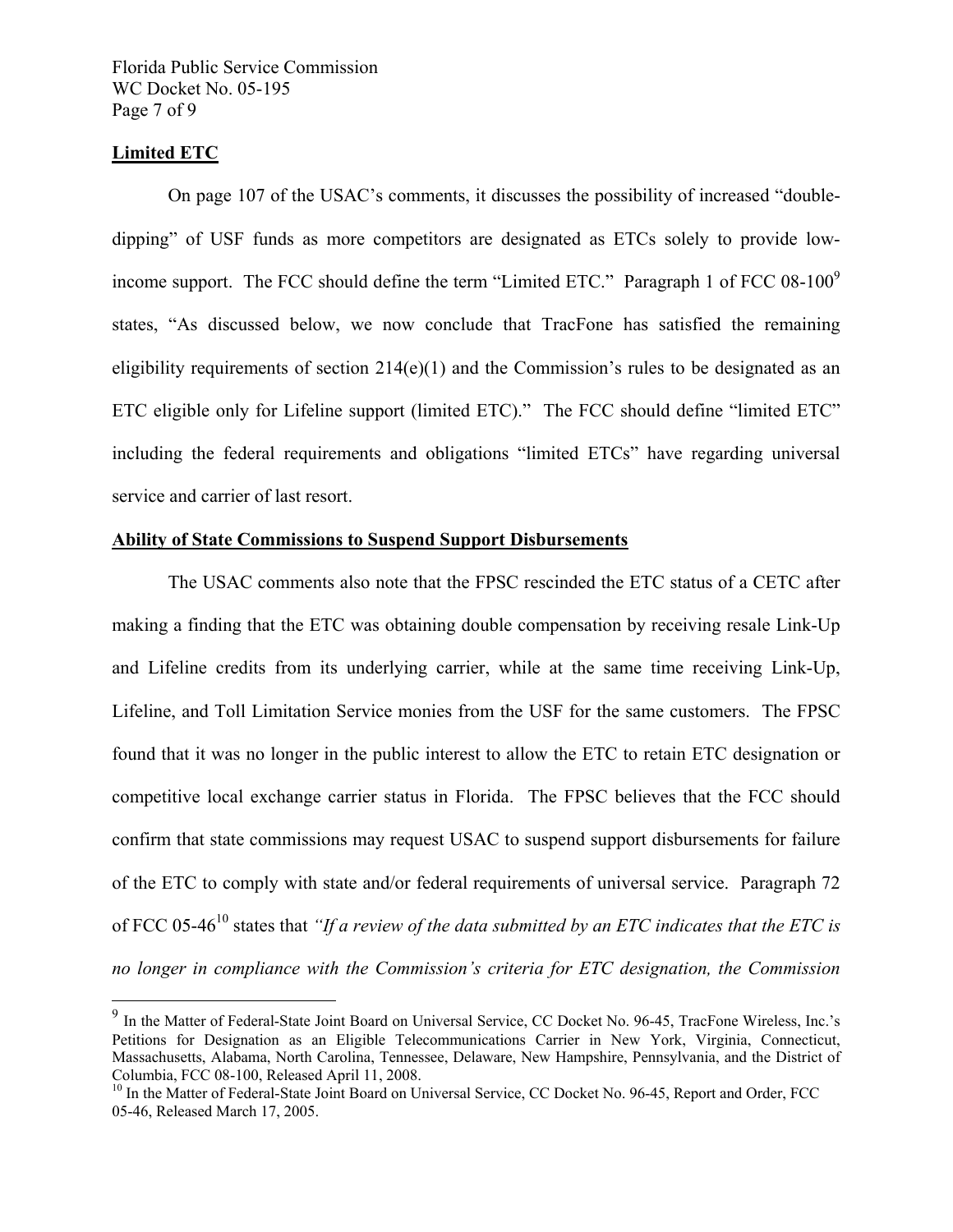Florida Public Service Commission WC Docket No. 05-195 Page 8 of 9

*may suspend support disbursements to that carrier or revoke the carrier's designation as an ETC. Likewise, as the Joint Board noted, state commissions possess the authority to rescind ETC designations for failure of an ETC to comply with the requirements of section 214(e) of the Act or any other conditions imposed by the state."*11

#### **National Lifeline Database**

1

 On page eight of TracFone Wireless, Inc.'s comments to the NOI, TracFone recommends that the FCC, "as part of its inquiry into USF management, administration and oversight, consider establishment of a data base which ETCs could use to determine whether applicants for Lifeline are in compliance with the one per household requirement, and that ETCs be required to access that data base to determine whether applicants for Lifeline service (or anyone within the applicant's household) receives Lifeline benefits from another ETC." The FPSC applauds TracFone's effort to limit Lifeline credits to one per household, but has concerns regarding its proposed vehicle.

 Allowing all ETCs to view Lifeline customer information raises competitive concerns and consumer privacy issues. Protecting the privacy of a Lifeline customer's personal identifying information is of utmost importance. The Florida Legislature passed a law in 2007 which requires that all personal identifying information of a participant in a telecommunications carrier's Lifeline Assistance Plan remain confidential. A national database of Lifeline participants accessible by all ETCs would contradict the intent of this state law. However, a

<sup>&</sup>lt;sup>11</sup>Rural Telecommunications Associations Comments at  $48-50$ , US Cellular Comments at  $20-23$ . In addition, carriers must submit their reports on a timely basis. In order to encourage timely filings, if a carrier files its annual reports late, it will not receive the entire amount of funding for the year. Instead, it will lose funding for the quarter of the funding year, consistent with how late it files. For example, if a carrier files its report on December 10, it will lose funding for the first quarter of the next year. If the carrier does not file until the second quarter after the due date, for example, on February 4, it will not receive funding for the first two quarters.